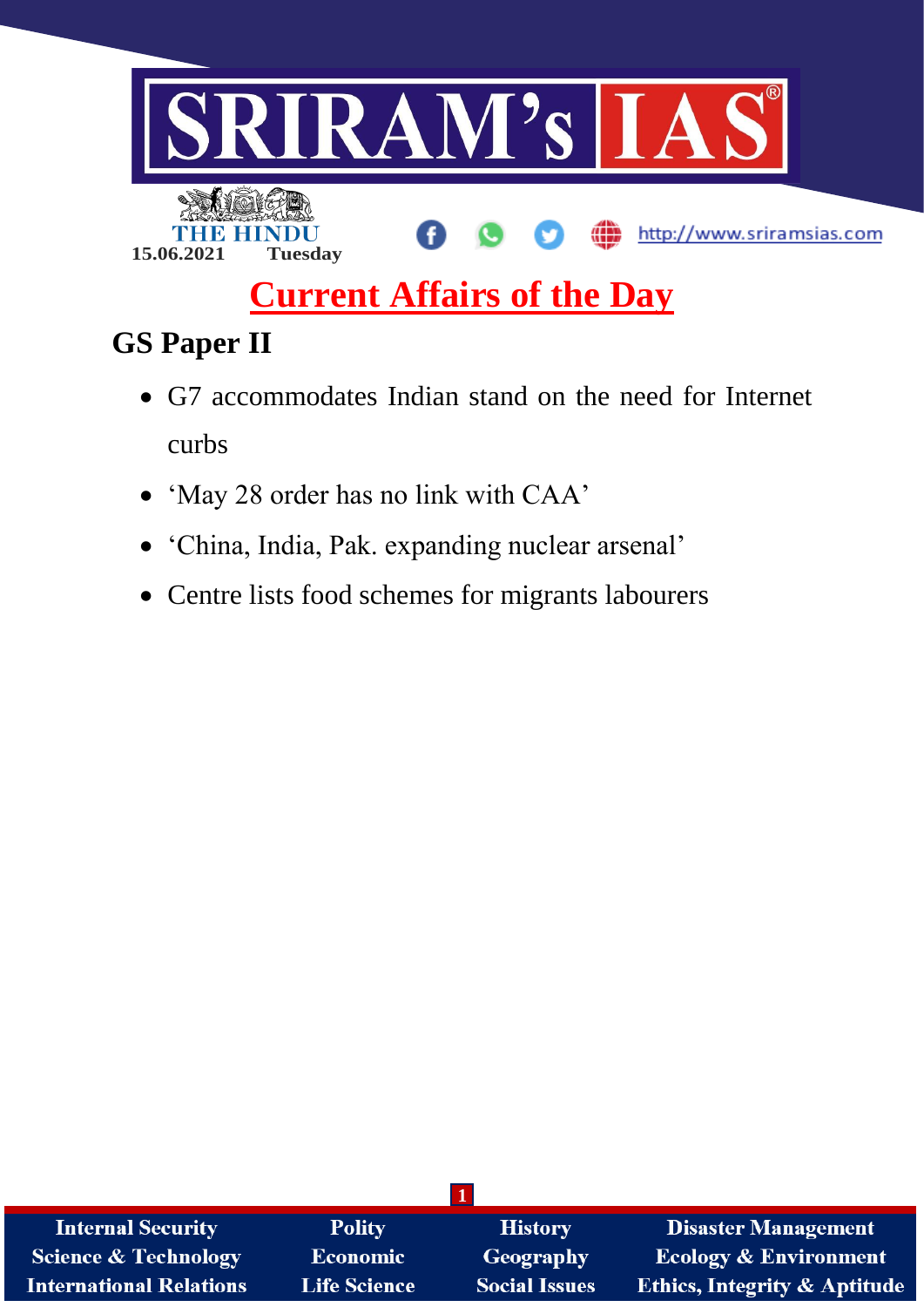

- 1. Internet freedoms are subject to national security, said government sources, claiming that India's tough negotiations on the joint communique issued by G7 and Guest Countries at the session on Open Societies had ensured that the original language criticising "Internet shutdowns" was amended to include New Delhi's concerns.
- 2. The explanation came after the 'G7 and Guest Countries: 2021 Open Societies Statement' referred to "politically motivated Internet shutdowns", which indirectly addresses Internet blackouts in various parts of the world including India.
- 3. Kashmir has experienced Internet and mobile telephony shutdown since Article 370 was amended on August 5, 2019. Similar communication shutdowns were witnessed in Delhi and Assam during the protests against the Citizenship Amendment Act during 2019-2020 and the farmer's protest.
- 4. Communication shutdowns were also witnessed in other parts of the world, including Hong Kong where a protest against Chinese security laws intensified during 2019.

## **Democracies under threat:**

- 1. The G7 statement also took note of the developments in military-ruled Myanmar as well as in larger economies.
- 2. "We are at a critical juncture, facing threats to freedom and democracy from rising authoritarianism, electoral interference, corruption, economic coercion, manipulation of information, including disinformation, online harms and cyber attacks, politically motivated Internet shutdowns, human rights violations and abuses, terrorism and violent extremism," declared the statement, referring to the problems facing the democratic world.
- 3. The assertion in the statement appears to touch upon several issues that are sensitive in nature as they are often subjected to public debate in India.

## **Public safety**

1. The statement went on to say that the G7 and guest countries would "promote respect for internationally accepted norms that drive inclusivity and protect digital civic-space, including through capacity building, and ensure that the

| <b>Internal Security</b>        | <b>Polity</b>       | <b>History</b>       | <b>Disaster Management</b>              |
|---------------------------------|---------------------|----------------------|-----------------------------------------|
| <b>Science &amp; Technology</b> | <b>Economic</b>     | Geography            | <b>Ecology &amp; Environment</b>        |
| <b>International Relations</b>  | <b>Life Science</b> | <b>Social Issues</b> | <b>Ethics, Integrity &amp; Aptitude</b> |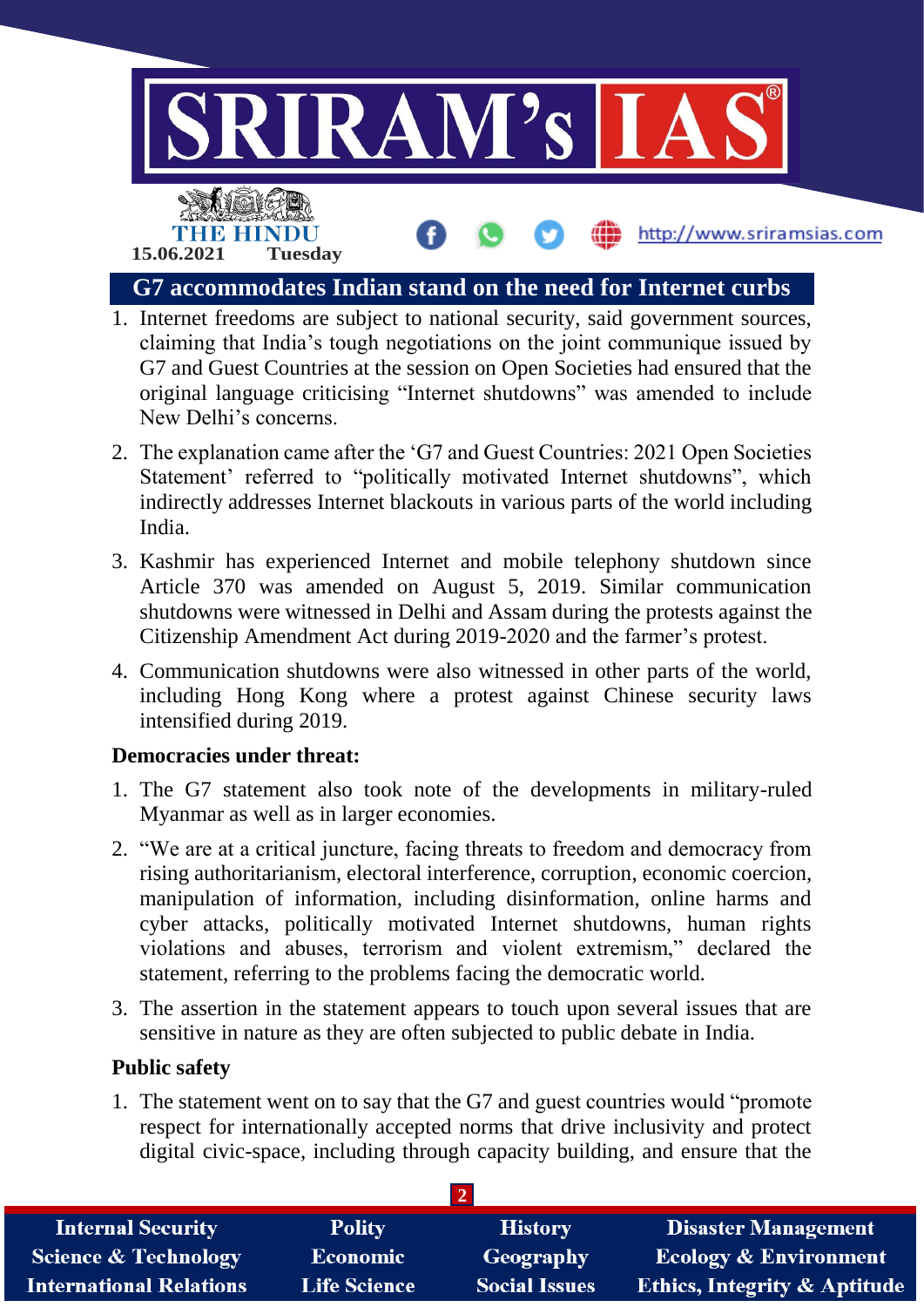

design and application of new technologies reflect our shared values, respect human rights and international law, promote diversity and embed principles of public safety".

2. The sources said India "made it clear" that law and order concerns were important and public safety had to be prioritised when regulating the flow of information.

# **'May 28 order has no link with CAA'**

- 1. The Union Home Ministry maintained in the Supreme Court that its May 28 order delegating power to Collectors in 13 districts across five States to grant citizenship to non-Muslims from Pakistan, Afghanistan and Bangladesh has "no relation whatsoever" with the controversial Citizenship (Amendment) Act of 2019.
- 2. The 2019 Act, better known as 'CAA', is under challenge before the Supreme Court. The law is accused of "fast-tracking" citizenship for non-Muslim persecuted minorities — Hindu, Sikh, Jain, Buddhist, Parsi and Christian from the three neighbours. The CAA is blamed for illegally granting citizenship on the basis of religion.
- 3. Petitions in the Supreme Court have drawn parallels between the CAA and the May 28 notification, which facilitates non-Muslims from the three countries residing in 13 districts of Gujarat, Rajasthan, Chhattisgarh, Haryana and Punjab to apply for citizenship.

## **Centres reply:**

- 1. The Ministry countered that the May order "merely delegates the power of [granting citizenship by registration and naturalisation] to the local authorities in particular cases".
- 2. "The Central government used its authority under Section 16 of the Citizenship Act… It is merely a process of decentralisation of decisionmaking aimed at speedy disposal of the citizenship applications of such foreigners… It has no relation whatsoever to the CAA," the MHA affidavit said.

| <b>Internal Security</b>        | <b>Polity</b>       | <b>History</b>       | <b>Disaster Management</b>              |
|---------------------------------|---------------------|----------------------|-----------------------------------------|
| <b>Science &amp; Technology</b> | <b>Economic</b>     | Geography            | <b>Ecology &amp; Environment</b>        |
| <b>International Relations</b>  | <b>Life Science</b> | <b>Social Issues</b> | <b>Ethics, Integrity &amp; Aptitude</b> |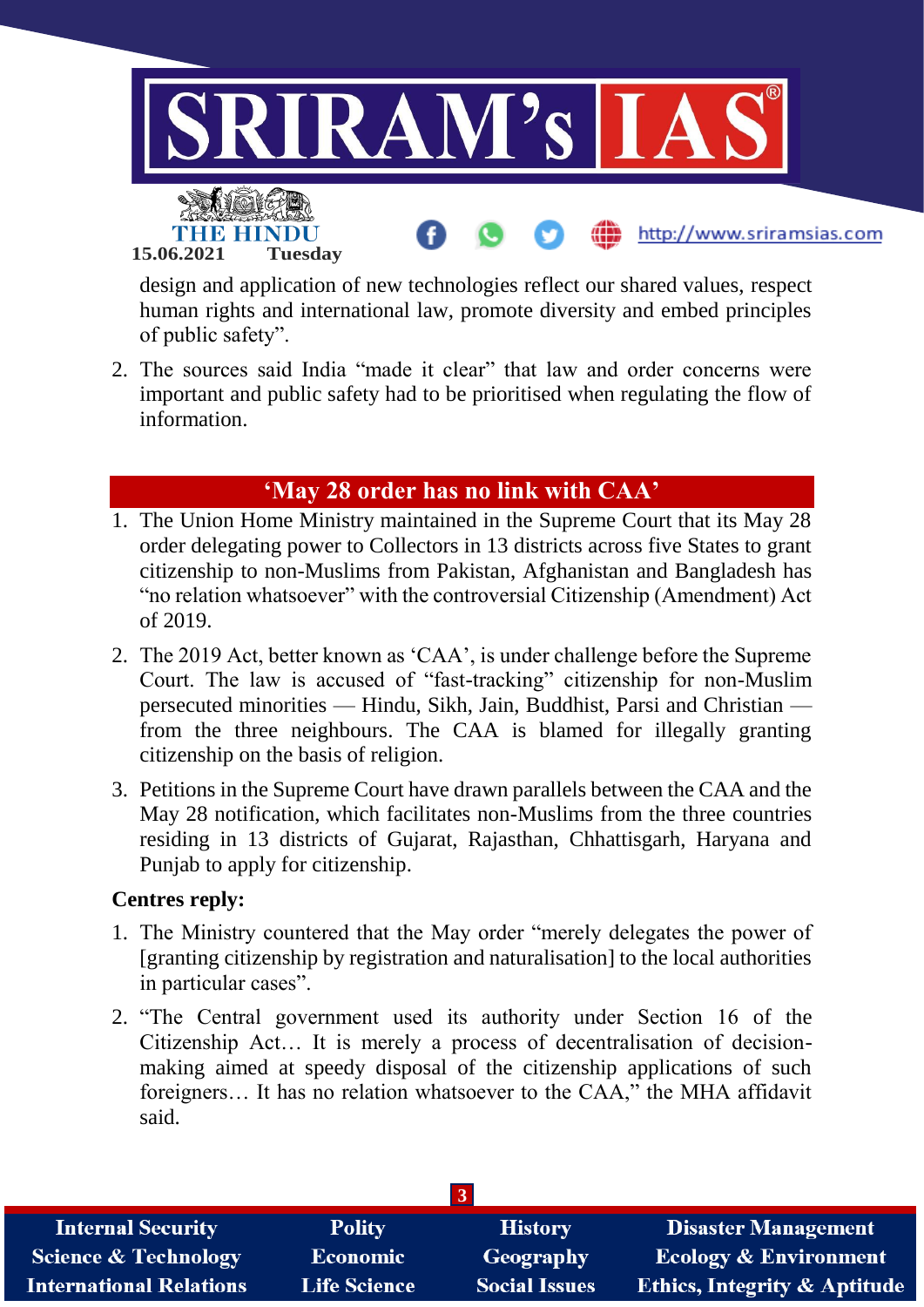

- 1. China is in the middle of significant modernisation and expansion of its nuclear weapon inventory, and India and Pakistan also appear to be expanding their nuclear arsenals, according to Swedish think tank Stockholm International Peace Research Institute (SIPRI) Year Book 2021.
- 2. The overall number of warheads in global military stockpiles now appears to be increasing, a worrisome sign that the declining trend that has characterised global nuclear arsenals since the end of the Cold War has stalled.
- 3. According to the yearbook, India possessed an estimated 156 nuclear warheads at the start of 2021, compared with 150 at the start of last year, while Pakistan had 165 warheads, up from 160 in 2020. China's nuclear arsenal consisted of 350 warheads, up from 320 at the start of 2020.
- 4. The nine nuclear-armed states the U.S., Russia, the U.K., France, China, India, Pakistan, Israel and North Korea — together possessed an estimated 13,080 nuclear weapons at the start of 2021. Russia and the U.S. together possessed over 90% of global nuclear weapons, SIPRI said.

## **IISS report**

A report by the International Institute for Strategic Studies (IISS), London, in May titled 'Nuclear Deterrence and Stability in South Asia: Perceptions and Realities' said that India and Pakistan are seeking new technologies and capabilities that dangerously undermine each other's defence under the nuclear threshold. It said China's evolving profile as a nuclear weapons state was compounding India's security challenges.

# **Centre lists food schemes for migrants labourers**

- 1. The Centre informed the Supreme Court that the States and the Union Territories have purchased nearly 3.7 lakh tonnes of foodgrains at concessional rates from the Food Corporation of India this year to supply to migrants without ration cards and others outside the protective cover of the National Food Security Act (NFSA), debunking apprehensions raised in court that those without ration cards may be left to die amid a devastating pandemic.
- 2. However, the responsibility of identification and distribution to the beneficiaries lies with the States/UTs.

| <b>Internal Security</b>        | <b>Polity</b>   | <b>History</b>       | <b>Disaster Management</b>              |
|---------------------------------|-----------------|----------------------|-----------------------------------------|
| <b>Science &amp; Technology</b> | <b>Economic</b> | <b>Geography</b>     | <b>Ecology &amp; Environment</b>        |
| <b>International Relations</b>  | Life Science    | <b>Social Issues</b> | <b>Ethics, Integrity &amp; Aptitude</b> |